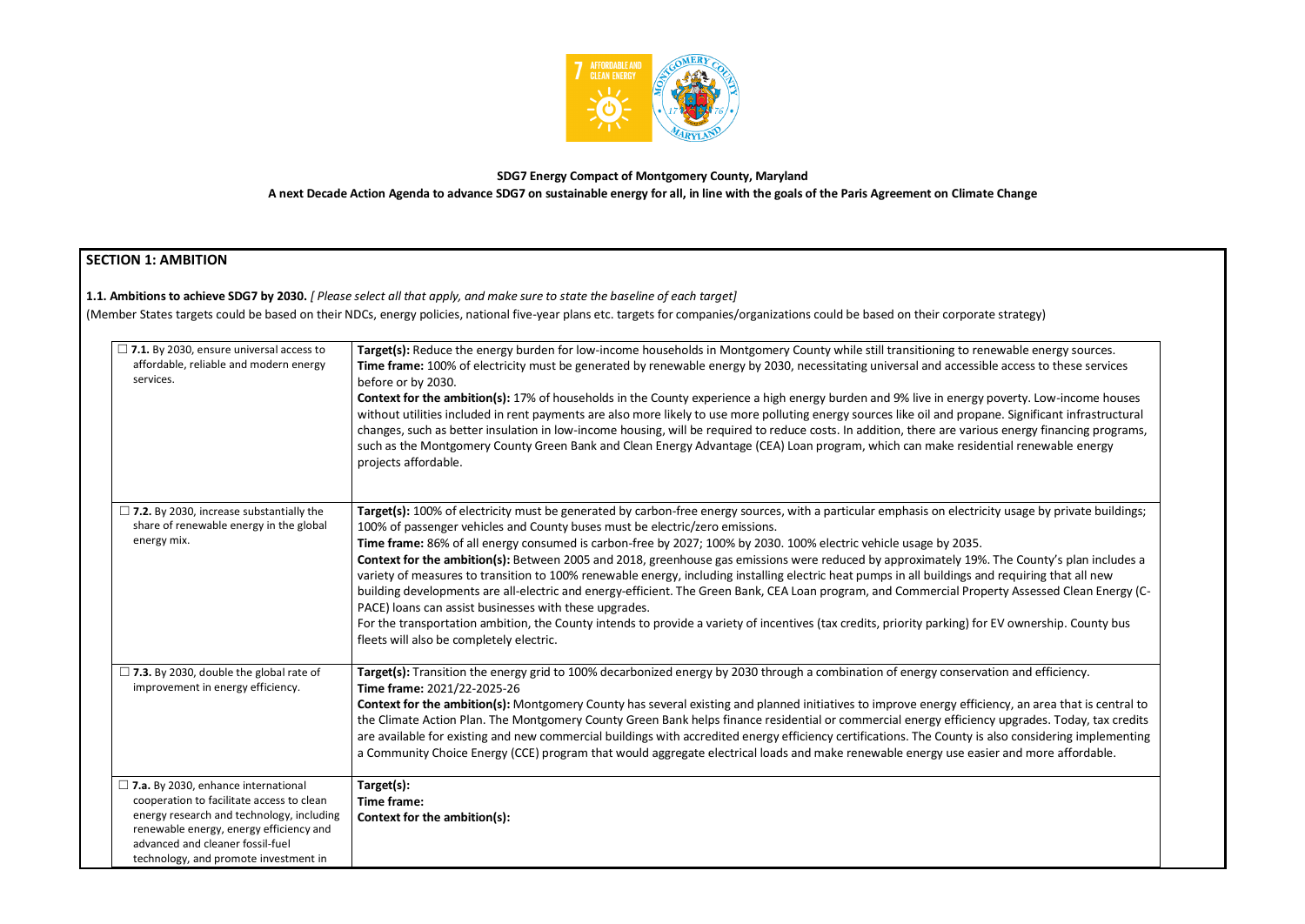| energy infrastructure and clean energy<br>technology.                                                                                                                                                                                                                                                                                                |                                                                                                                                                                                                                                                                                                                                                                                                                                                                                                                                                                                                                                                                                                                                                                                                                                                                                                                                                                                                                                                                                                                                                 |
|------------------------------------------------------------------------------------------------------------------------------------------------------------------------------------------------------------------------------------------------------------------------------------------------------------------------------------------------------|-------------------------------------------------------------------------------------------------------------------------------------------------------------------------------------------------------------------------------------------------------------------------------------------------------------------------------------------------------------------------------------------------------------------------------------------------------------------------------------------------------------------------------------------------------------------------------------------------------------------------------------------------------------------------------------------------------------------------------------------------------------------------------------------------------------------------------------------------------------------------------------------------------------------------------------------------------------------------------------------------------------------------------------------------------------------------------------------------------------------------------------------------|
| $\Box$ 7.b. By 2030, expand infrastructure and<br>upgrade technology for supplying modern<br>and sustainable energy services for all in<br>developing countries, in particular least<br>developed countries, small island<br>developing States, and land-locked<br>developing countries, in accordance with<br>their respective programs of support. | Target(s):<br>Time frame:<br>Context for the ambition(s):                                                                                                                                                                                                                                                                                                                                                                                                                                                                                                                                                                                                                                                                                                                                                                                                                                                                                                                                                                                                                                                                                       |
|                                                                                                                                                                                                                                                                                                                                                      | 1.2. Other ambitions in support of SDG7 by 2030 and net-zero emissions by 2050. [Please describe below e.g., coal phase out or reforming fossil fuel subsidies etc.]                                                                                                                                                                                                                                                                                                                                                                                                                                                                                                                                                                                                                                                                                                                                                                                                                                                                                                                                                                            |
| Target(s): Electrification Requirements for Existing Commercial and Public Buildings<br>Time frame: 2021-2035                                                                                                                                                                                                                                        |                                                                                                                                                                                                                                                                                                                                                                                                                                                                                                                                                                                                                                                                                                                                                                                                                                                                                                                                                                                                                                                                                                                                                 |
|                                                                                                                                                                                                                                                                                                                                                      | Context for the ambition(s): Commercial buildings generate 26% of the total countywide greenhouse gas (GHG) emissions, primarily from the use of electricity and natural gas. Through the<br>County's local authority, there are specific legislative requirements and code mechanisms that can promote building electrification, which when paired with a carbon-free grid, can drastically<br>decrease building emissions. By electrifying public buildings, the County can demonstrate the technical feasibility of and its commitment to a carbon-free future.                                                                                                                                                                                                                                                                                                                                                                                                                                                                                                                                                                              |
| Target(s): Electrification Requirements for Existing Residential Buildings<br>Time frame: 2021-2035                                                                                                                                                                                                                                                  |                                                                                                                                                                                                                                                                                                                                                                                                                                                                                                                                                                                                                                                                                                                                                                                                                                                                                                                                                                                                                                                                                                                                                 |
|                                                                                                                                                                                                                                                                                                                                                      | Context for the ambition(s): Residential buildings generate 24% of the total countywide greenhouse gas (GHG) emissions, primarily from the use of electricity and natural gas.<br>The County's ability to establish code requirements is dependent on the State's building code adoption process, which affects the timing of the County's adoption and implementation of codes<br>locally. The County's Climate Action Plan stipulates that residents undertaking major renovations or heating, ventilation, and air conditioning (HVAC)/ water heating replacement must electrify<br>their equipment before being granted an occupancy or mechanical permit. Additionally, the County could implement a point-of-sale or lease ordinance, requiring building owners to replace<br>fossil fuel systems and equipment with electric options before the building is sold, leases are renewed, or new leases are signed after tenant turnover.                                                                                                                                                                                                    |
|                                                                                                                                                                                                                                                                                                                                                      | Target(s): Energy Performance Standard for Existing Commercial and Multifamily Buildings                                                                                                                                                                                                                                                                                                                                                                                                                                                                                                                                                                                                                                                                                                                                                                                                                                                                                                                                                                                                                                                        |
| Time frame: 2021-2035                                                                                                                                                                                                                                                                                                                                | Context for the ambition(s): Currently, Montgomery County's Building Energy Benchmarking Law requires owners of nonresidential buildings over 50,000 square feet to benchmark their<br>building energy use and report it to the County for public disclosure annually. On average, energy use in benchmarked buildings in the County has dropped 2% each year as a result of better<br>awareness of energy waste in the buildings. To realize deeper emissions reductions, the County will need to expand its Building Energy Benchmarking Law by adopting a building energy and<br>water performance standard that phases in smaller commercial and multifamily buildings over time. A performance requirement would encourage building owners to make energy efficiency<br>improvements, while also giving them the flexibility to determine how to achieve these upgrades. As a first step, the County's Climate Action Plan calls for the promotion and incentivizing of<br>energy audits to help building owners better understand their existing energy performance and potential for energy reductions and subsequent financial savings. |
| Target(s): Private Vehicle Electrification Incentives and Disincentives                                                                                                                                                                                                                                                                              |                                                                                                                                                                                                                                                                                                                                                                                                                                                                                                                                                                                                                                                                                                                                                                                                                                                                                                                                                                                                                                                                                                                                                 |
| Time frame: 2021-2035                                                                                                                                                                                                                                                                                                                                |                                                                                                                                                                                                                                                                                                                                                                                                                                                                                                                                                                                                                                                                                                                                                                                                                                                                                                                                                                                                                                                                                                                                                 |
|                                                                                                                                                                                                                                                                                                                                                      | Context for the ambition(s): Electrifying private vehicles in Montgomery County is a crucial step in reaching the goal of zero greenhouse gas (GHG) emissions. Even though electric vehicles (EV<br>are often cheaper to power than gas or diesel vehicles, the initial upfront costs are a major deterrent for most residents. Vehicle choice is personal and cannot be regulated by the County - the<br>County does not have authority to ban internal combustion engine (ICE) vehicles. Instead the County needs to persuade the broader community to adopt EVs. Providing a variety of incentives,                                                                                                                                                                                                                                                                                                                                                                                                                                                                                                                                          |

Context for the ambition(s): Increasing the accessibility and speed of charging stations will help reduce range anxiety and encourage the use of EVs for incoming trips. County facilities currently house 36 EV charging stations for fleet use and 20 stations for public use. Including the County charging stations, there are approximately 167 publicly available EV charging locations throughout Montgomery County.

such as grants, tax credits, priority or free parking, or high-occupancy vehicle and Bus Rapid Transit Lane access, is critical to increasing the appeal of EVs.

**Target(s):** Expand the Electric Vehicle Charging Network **Time frame: 2021-2035**

The County is already taking multiple steps to expand EV charging infrastructure, including coordinating with Pepco under a Maryland Public Service Commission mandate to the utilities, working with other utilities serving the County, and issuing a Request for Proposal through the County Department of General Services to expand charging infrastructure on County-owned property. To encourage more aggressive adoption of future EV charging infrastructure, the zoning ordinance could be expanded to require new single-family homes to install a 240-volt outlet and charger for

nd natural gas. Through the rbon-free grid, can drastically n and implementation of codes ting replacement must electrify their equipment being grants grants grants grade an occupational permit. An occupational permit a point-of-sale o feet to benchmark their ich year as a result of better opting a building energy and ers to make energy efficiency omotion and incentivizing of en though electric vehicles (EVs) e regulated by the County – the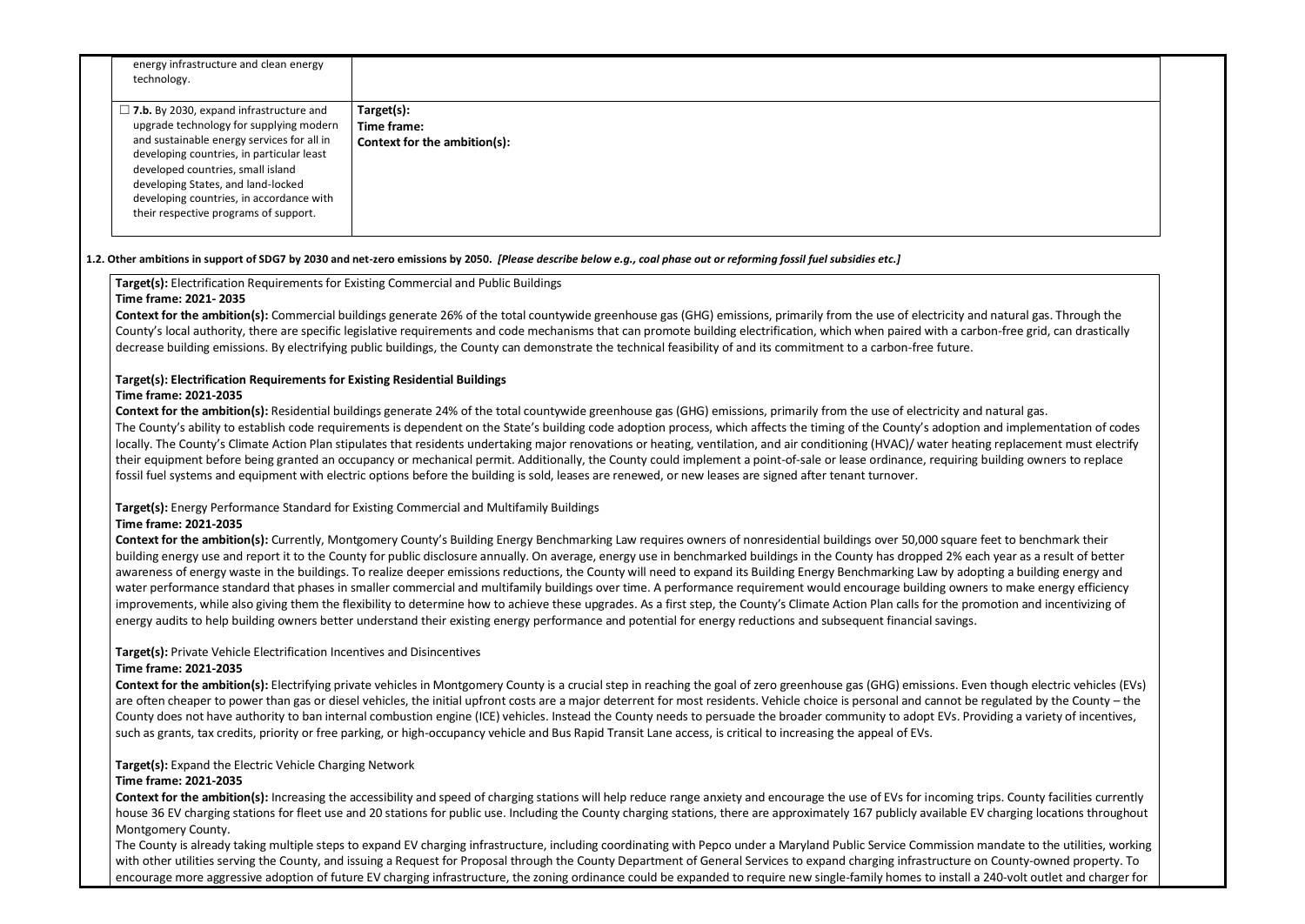fast charging use, multifamily housing and large parking facilities to install one EV charging station per every four parking spots, and all hotel parking spaces to be E charging station per every 20 spots.

**Target(s):** Zero Emission Public Buses and School Buses

## **Time frame: 2022-2035**

Context for the ambition(s): Currently, Montgomery County Department of Transportation's (MCDOT's) Ride On bus system serves 26 million passengers a year w buses, 100% of which are clean diesel, compressed natural gas, or electric or hybrid electric. Montgomery County will need to stop all purchases of non-electric bu of the transit buses and Montgomery County Public Schools (MCPS) school buses by 2027 to meet its emissions reduction targets. The County recently put its first has another 10 EV buses on order, with service expected to begin for those in fiscal year 2022. The County is in the process of developing a fleet transition plan to greenhouse gas (GHG) emissions reduction goal.

**Context for the ambition(s):** Montgomery County currently has a non-bus vehicle fleet of 2,437 vehicles. These include vehicles used for light-duty trips, such as sed medium- and heavy-duty work, such as cargo vans and pickup trucks. This non-bus fleet includes 39 electric vehicles (EVs) and 224 hybrid vehicles, or roughly 1% a vehicles, respectively. the County will need to reach 100% electrification of its non-bus fleet by 2027 to meet its zero-greenhouse gas emissions target. The County developing a fleet transition plan with a goal of meeting the County's emissions targets.

**Target(s):** Electrify County and Public Agencies Fleet

## **Time frame: 2021-2035**

**Context for the ambition(s):** Montgomery County has created Transportation Management Districts (TMDs) and adopted code revisions that require businesses w throughout the County to submit TDM plans and annually report on TDM activities. New development projects in TMDs are required to include TDM-supportive components of biking and walking. TDM strategies include providing transit subsidies to employees commuting to those areas, bike storage and showers, and parking managemer the amount of permitted parking, eliminating minimum parking requirements, using shared and market-rate parking, and unbundling of parking from commercial so that parking spaces are sold, leased, and priced separately from the development being sold or leased. These strategies help to reduce local vehicle pollution, expandiacly employers' recruiting efforts, and reduce costs for many households.

**Context for the ambition(s):** Communities that bear the brunt of air pollution from vehicles also tend to be those with greater socioeconomic challenges. Resident the least able to afford new technology-based solutions such as electric vehicles (EVs). High upfront costs, decreased visibility, reduced public charging access, and structures are all barriers to high EV adoption in Montgomery County.

**Target(s):** Transportation Demand Management and Telework Strategies

## **Time frame: 2021-2035**

The County's Climate Action Plan calls for creating an EV car share program for low-income communities to address many of these issues. Car-sharing services allow short-term, as-needed basis, paying only for the time they use the car and the mileage they drive. These costs could be greatly reduced for low-income communities. help introduce EVs into communities with very little access to or familiarity with such technology and would encourage future EV purchases.

Context for the ambition(s): Natural gas consumption produces 19% of the countywide GHG emissions. These emissions will increase if Montgomery County conti developments to be built with natural gas infrastructure. Other jurisdictions have recently undertaken new approaches to reduce natural gas use and promote electrications for choosing electric over fossil fuel technologies, state and local stretch codes that encourage electrification, disincentivizing and restricting natural gas end-uses, gas in new developments entirely. By disincentivizing and eventually eliminating natural gas in new construction projects, jurisdictions can help avoid future emissi Currently, local jurisdictions in the state of Maryland face an implied preemption that restricts natural gas bans at the local level. In order for the County to conside construction, it will first need to advocate for changes at the state level, including a modification to state law that removes preemption, an addition of a state elect home-rule petitions to allow the County to pursue a natural gas ban. Other local tools could be explored, such as the County's local zoning authority, ability to enfor codes that relate to indoor environmental pollution, or higher permitting fees for equipment and systems using natural gas.

## **Target(s):** Electric Vehicle Car Share Program for Low-Income Communities

## **Time frame: 2021-2035**

## **Target(s):** Disincentivize and/or Eliminate Natural Gas in New Construction

## **Time frame: 2021-2035**

**Target(s):** Net Zero Energy Building Code for New Construction **Time frame: 2030-2035**

| V capable with one EV                                                                                                                                                                                            |  |
|------------------------------------------------------------------------------------------------------------------------------------------------------------------------------------------------------------------|--|
| ith a fleet of approximately 370<br>ses by 2022 and electrify 100%<br>four EV buses into service and<br>achieve the County's                                                                                     |  |
| dans, and vehicles used for<br>nd 9% of the total 2,437<br>is currently in the process of                                                                                                                        |  |
| ith 25 or more employees<br>mponents such as incentivizing<br>nt strategies, such as reducing<br>and residential sales or leases<br>xpand access to jobs, enhance                                                |  |
| s in these communities are also<br>difficulties with multifamily                                                                                                                                                 |  |
| w individuals to use cars on a<br>es. Such a program would also                                                                                                                                                  |  |
| nues to allow new<br>ctrification, including incentives<br>and ultimately banning natural<br>ions "lock-in."<br>er a ban on natural gas in new<br>rification stretch code, or:<br>orce public health and welfare |  |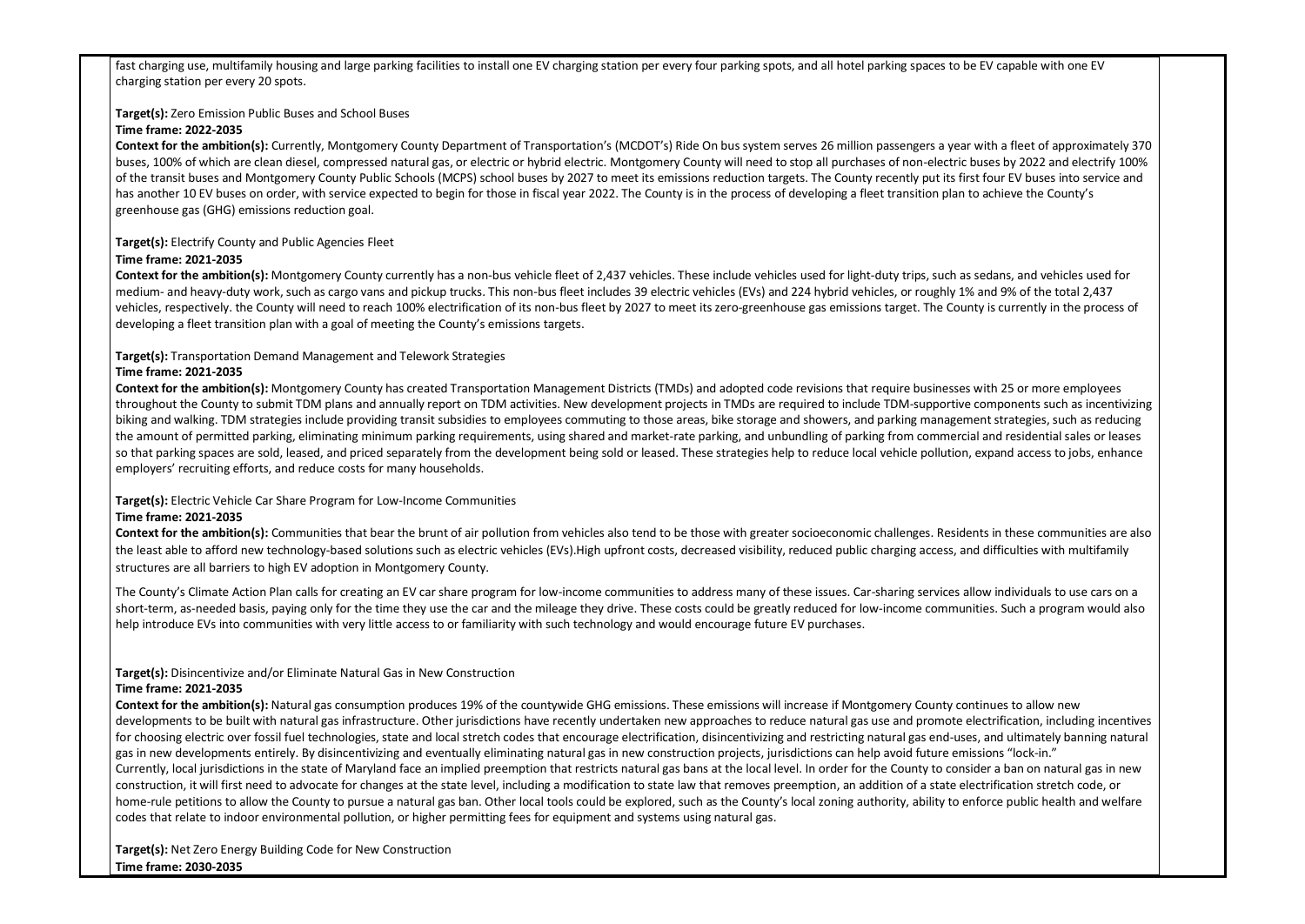Context for the ambition(s): The County's ability to establish code requirements is dependent on the state's building code adoption process, which affects the timing of the County's adoption  $|$  and implementation of code locally. construction codes. Montgomery County will need to amend the building code to require all newly constructed commercial and residential buildings in the County to be net zero energy, starting with the 2030 code cycle.

# **SECTION 2: ACTIONS TO ACHIEVE THE AMBITION**

2.1. Please add at least one key action for each of the elaborated ambition(s) from section 1. *[Please add rows as needed].*

| Description of action (please specify for which ambition from Section 1)                                                                                                                                                                                                                                                                                                                                                                                                                                                                                                                                                                                                                                                                                                                                                                                                                                                                                                                      | <b>Star</b>     |
|-----------------------------------------------------------------------------------------------------------------------------------------------------------------------------------------------------------------------------------------------------------------------------------------------------------------------------------------------------------------------------------------------------------------------------------------------------------------------------------------------------------------------------------------------------------------------------------------------------------------------------------------------------------------------------------------------------------------------------------------------------------------------------------------------------------------------------------------------------------------------------------------------------------------------------------------------------------------------------------------------|-----------------|
| (7.2) Community Choice Energy Program- An 'opt-out' Community Choice Energy (CCE) program would allow Montgomery County to purchase renewable<br>energy on behalf of electricity customers in the County. The CCE program would allow the County to aggregate the electric loads of residents and small<br>businesses in order to negotiate more favorable terms with an electricity supplier or enable the direct purchase of power from a renewable generation<br>source. The electricity of participants would still be distributed by the three utilities serving the County (Pepco, BGE, and Potomac Edison), but would enable<br>the County to choose an electricity supply that is greener than the default service offered. An opt-out CCE program would replace the basic service offered<br>by utilities, and residents and businesses would need to opt out if they did not want to participate. House Bill (HB) 768 gives Montgomery County the right<br>to create a CCE program. | FY <sub>2</sub> |
|                                                                                                                                                                                                                                                                                                                                                                                                                                                                                                                                                                                                                                                                                                                                                                                                                                                                                                                                                                                               |                 |
| Description of action (please specify for which ambition from Section 1)                                                                                                                                                                                                                                                                                                                                                                                                                                                                                                                                                                                                                                                                                                                                                                                                                                                                                                                      | <b>Star</b>     |
| (7.1, 7.2, 7.3) Private Building Solar Photovoltaic Code Requirements- Electricity consumption from private buildings generates approximately 30% of the<br>countywide emissions. To decrease electricity emissions, increase resiliency, and reduce energy costs, the County will promote the adoption of solar PV<br>on private buildings. The County will seek to amend its building code to require all new developments to install solar or meet solar-ready requirements,<br>which would place the onus on the developer, not the future owner, to install solar on new properties.                                                                                                                                                                                                                                                                                                                                                                                                     | FY2             |
| Description of action (please specify for which ambition from Section 1)                                                                                                                                                                                                                                                                                                                                                                                                                                                                                                                                                                                                                                                                                                                                                                                                                                                                                                                      | Star            |
| (7.1, 7.2) Promote Private Solar Photovoltaic Systems- Approximately 74% of the buildings in Montgomery County are solar viable. One of the barriers<br>that limit the installation of solar PV systems in the County is having the capacity to pay for a solar PV system, including initial upfront costs. By providing<br>solar incentives and access to cost-effective financing options, Montgomery County can help property owners overcome the financial barriers that prevent<br>many property owners from moving forward with solar and reduce the payback period of solar installations. The County has already implemented<br>expedited rooftop solar permitting and reduced permit fees for single-family detached residences. This practice will be expanded to other building types,<br>such as multifamily and commercial properties.                                                                                                                                           | FY2             |

| Start and end date<br>FY 2022-2035 |
|------------------------------------|
| Start and end date<br>FY 2022-2035 |
| Start and end date<br>FY 2021-2035 |
|                                    |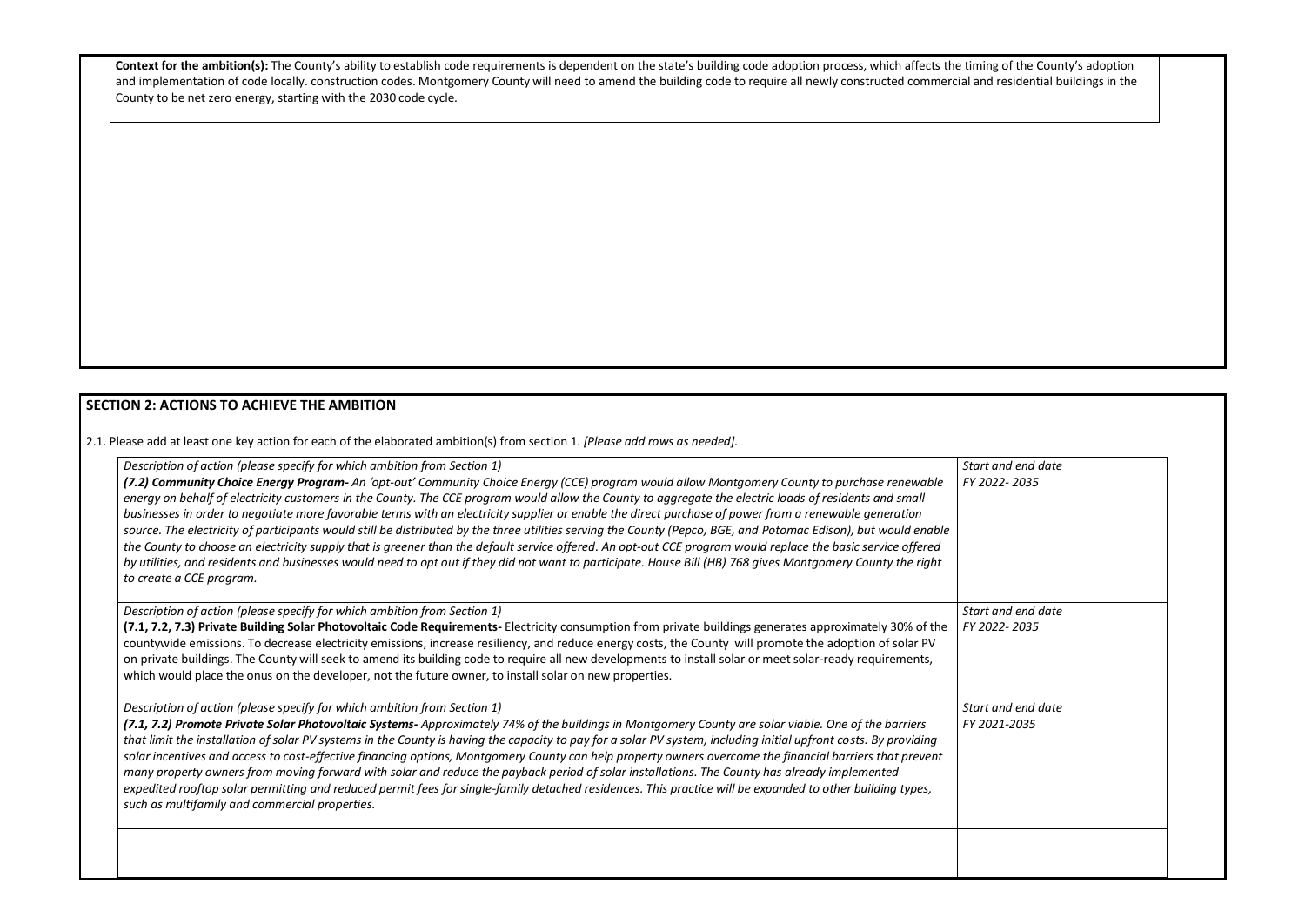| Description of action (please specify for which ambition from Section 1)<br>(7.2) Public Facility Solar Photovoltaic Installations and Groundwork- By installing solar PV panels on public facilities, the County can reduce its reliance<br>on the electric grid and reduce energy costs. Furthermore, installing solar PV panels on county buildings could eventually eliminate the need for the<br>County to purchase renewable energy credits (RECs) which are currently used to offset the remaining GHG emissions from its facilities and fleet.                                                                                                                             | <b>Start</b><br><b>FY 20</b> |
|------------------------------------------------------------------------------------------------------------------------------------------------------------------------------------------------------------------------------------------------------------------------------------------------------------------------------------------------------------------------------------------------------------------------------------------------------------------------------------------------------------------------------------------------------------------------------------------------------------------------------------------------------------------------------------|------------------------------|
| Description of action (please specify for which ambition from Section 1)<br>(7.1, 7.2) Advocate for a 100% Renewable Portfolio Standard by 2030- Advocating for a 100% Renewable Portfolio Standard (RPS) from Tier 1 resources<br>that are carbon-free by 2030 is a crucial step in meeting the emissions reduction goals of the County. Requiring utilities providing electricity in the state to<br>generate their electricity from renewable sources is the most straightforward approach to cleaning Maryland's electric grid. The current Maryland RPS is<br>50% renewable by 2030, while Montgomery County's zero emissions pathway requires a 100% renewable grid by 2030. | <b>Start</b><br><b>FY 20</b> |

| Start and end date<br>FY 2021-2030                                                                                 |  |
|--------------------------------------------------------------------------------------------------------------------|--|
| Start and end date<br>FY 2021-2030                                                                                 |  |
|                                                                                                                    |  |
|                                                                                                                    |  |
|                                                                                                                    |  |
|                                                                                                                    |  |
|                                                                                                                    |  |
|                                                                                                                    |  |
|                                                                                                                    |  |
|                                                                                                                    |  |
|                                                                                                                    |  |
|                                                                                                                    |  |
|                                                                                                                    |  |
|                                                                                                                    |  |
|                                                                                                                    |  |
| for commitment from both the<br>nplementation plan include<br>efficiency measures, state and<br>energy generation. |  |
|                                                                                                                    |  |

## **SECTION 3: OUTCOMES**

3.1*.* Please add at least one measurable and time-based outcome for **each** of the actions from section 2. *[Please add rows as needed].*

**Community Choice Energy Program-** County investment: \$100,000 - \$1,000,000; Private investment: <\$10,000,000 **Private Building Solar Photovoltaic Code Requirements-** County investment: \$100,000 - \$1,000,000; Private investment: >\$100,000,000 **Promote Private Solar Photovoltaic Systems-** County investment: > \$1,000,000; Private investment: <\$10,000,000 Public Facility Solar Photovoltaic Installations and Groundwork- County investment: > \$1,000,000; Private investment: <\$10,000,000 **Advocate for a 100% Renewable Portfolio Standard by 2030-** County investment: <\$100,000; Private investment: <\$10,000,000

Montgomery County's Climate Action Plan (CAP) will require resources that the County alone does not have. Implementing the actions outlined in the CAP calls for commitment from both the CAP calls for commitment from both t public and private sectors while simultaneously leveraging state and federal government resources. Financial tools that the County can leverage to support its impler Commercial Property Assessed Clean Energy (C-PACE) financing for clean energy and energy efficiency measures, EmPOWER Maryland utility rebates for energy effici federal grants and tax credits, Montgomery County Green Bank products, traditional market-rate loans, and power purchase agreements to support renewable energy

| <i><u>Outcome</u></i>                                                                                                                          | Date      |
|------------------------------------------------------------------------------------------------------------------------------------------------|-----------|
| <b>Community Choice Energy Program-</b> By 2027, 86% of all electricity consumed is carbon-free. By 2035, 100% of all electricity consumed is  | 2027-2035 |
| carbon-free.                                                                                                                                   |           |
| Outcome                                                                                                                                        | Date      |
| Private Building Solar Photovoltaic Code Requirements- By 2027, 86% of all electricity consumed is carbon-free. By 2035, 100% of all           | 2027-2035 |
| electricity consumed is carbon-free.                                                                                                           |           |
| <i><u>Outcome</u></i>                                                                                                                          | Date      |
| Promote Private Solar Photovoltaic Systems- By 2027, 86% of all electricity consumed is carbon-free. By 2035, 100% of all electricity          | 2027-2035 |
| consumed is carbon-free.                                                                                                                       |           |
| <i><u>Outcome</u></i>                                                                                                                          | Date      |
| <b>Public Facility Solar Photovoltaic Installations and Groundwork-</b> By 2027, 86% of all electricity consumed is carbon-free. By 2035, 100% | 2027-2035 |
| of all electricity consumed is carbon-free.                                                                                                    |           |
| <i><u>Outcome</u></i>                                                                                                                          | Date      |
| Advocate for a 100% Renewable Portfolio Standard by 2030- Adoption of a 100% Renewable Portfolio Standard would ensure that                    | 2030      |
| Montgomery County utilizes 100% clean electricity by 2030.                                                                                     |           |

# **SECTION 4: REQUIRED RESOURCES AND SUPPORT**

4.1. Please specify required finance and investments for **each** of the actions in section 2.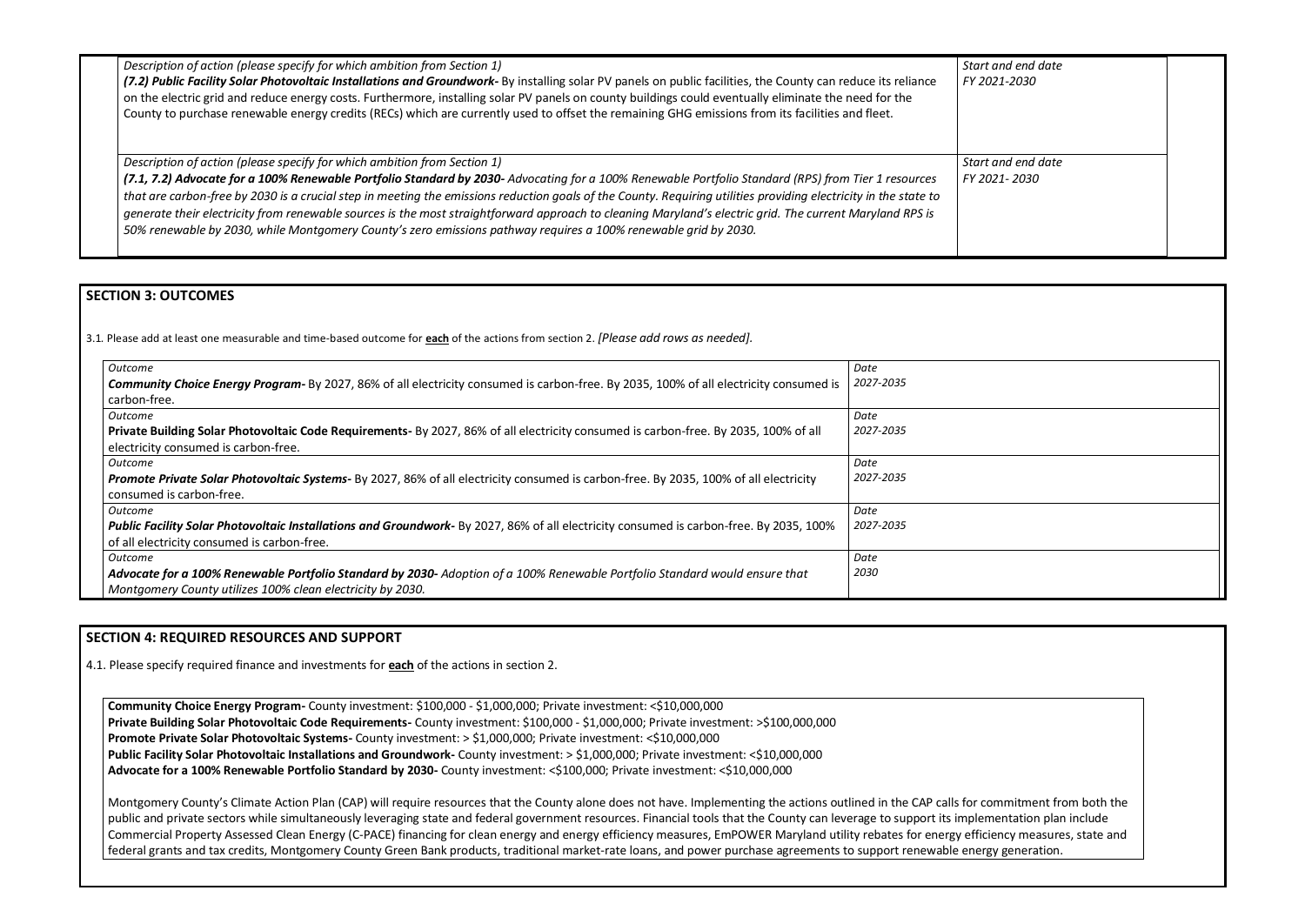4.2. [For countries only] In case support is required for the actions in section 2, please select from below and describe the required support and specify for which action.

*[Examples of support for Member States could include: Access to low-cost affordable debt through strategic de-risking instruments, capacity building in data collection; development of integrated energy plans and energy transition pathways; technical assistance, etc.]*

| $\Box$ Financing            | Description |
|-----------------------------|-------------|
| $\Box$ In-Kind contribution | Description |
| $\Box$ Technical Support    | Description |
| $\Box$ Other/Please specify | Description |

### **SECTION 5: IMPACT**

5.1. Countries planned for implementation including number of people potentially impacted.

Number of individuals potentially impacted: 1.062 million (County population, 2020 US Census)

5.2. Alignment with the 2030 Agenda for Sustainable Development – Please describe how **each** of the actions from section 2 impact advancing the SDGs by 2030. *[up to 500 words, please upload supporting strategy documents as needed]* 

Promoting Private Solar Photovoltaic Systems will help property owners overcome the financial barriers that may be preventing property owners from moving forward with solar, which advances SDG 7.1 and SDG 7.2.

**The Community Choice Energy (CCE) Program** allows the County to offer a greater percentage of carbon-free electricity to residents and small businesses, which would contribute towards substantially increasing the share of renewable energy in the global energy mix by 2030 (7.1).

**Enacting Private Building Solar Photovoltaic Code Requirements** would drastically increase the amount of solar PV use in the County, which would also contribute toward increasing the share of renewable energy in the global energy mix by 2030 (7.1). Enacting a net-zero energy code requirement would promote energy efficiency, helping to double the global rate of improvement in energy efficiency (7.3).

The Paris Agreement establishes a goal of holding the increase in the global average temperature to well below 2o C above pre-industrial levels and pursuing efforts to limit the temperature to 1.5 degrees C. Under the Biden administration, the United States is setting an economy-wide target of reducing its net greenhouse gas emissions by 50-52 percent below 2005 levels in 2030. Montgomery County's Climate Action Plan (CAP) is significantly more ambitious in its targets than the U.S. NDC and Paris Agreement, aiming to reduce its net GHG emissions compared to 2005 levels by 80% by 2027, and 100% by 2035, all while building a healthy, equitable, and resilient community. Promoting **private solar photovoltaic systems,** enacting **private building solar photovoltaic requirements, installing solar PV on public facilities,** adopting a **Community Choice Energy Program,** and **advocating for a 100% Renewable Portfolio Standard** in the state of Maryland all contribute towards the U.S.'s NDC of reducing net GHG emissions by 50-52% below 2005 levels.



By **installing solar PV on public facilities** in Montgomery County, the County will contribute toward SDG 7.2 of increasing the share of renewable energy in the global energy mix. **Advocating for a 100% Renewable Portfolio Standard by 2030** in the state of Maryland and achieving such a standard would contribute towards SDGs 7.1 and 7.2 by ensuring carbon-free energy sources are used for electricity production for the state.

5.3. Alignment with Paris Agreement and net-zero by 2050 - Please describe how **each** of the actions from section 2 align with the Paris Agreement and national NDCs (if applicable) and support the net-zero emissions by 2050.

*[up to 500 words, please upload supporting strategy documents as needed]*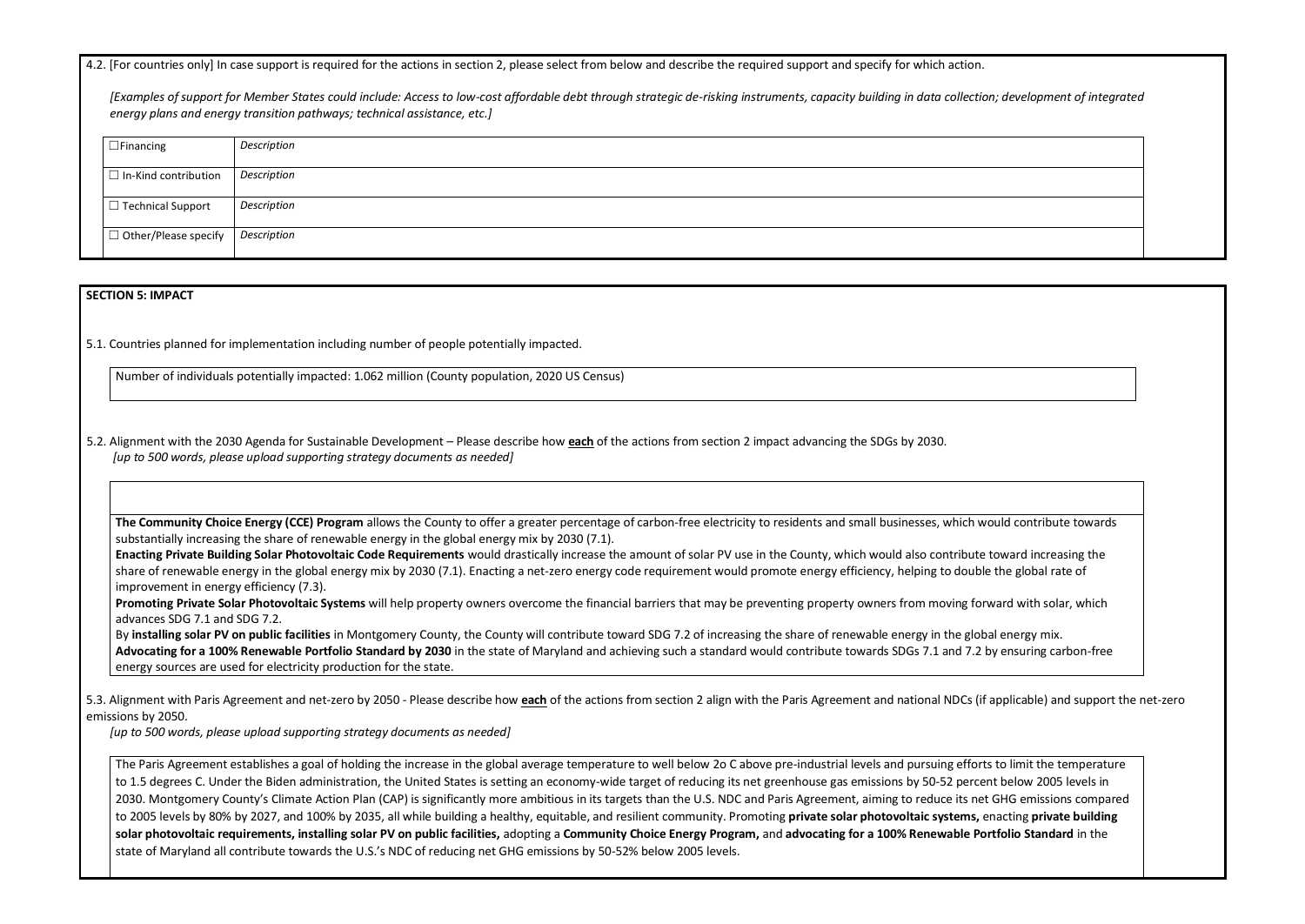## **SECTION 6: MONITORING AND REPORTING**

6.1. Please describe how you intend to track the progress of the proposed outcomes in section 3. Please also describe if you intend to use other existing reporting frameworks to track progress on the proposed outcomes.

The County will regularly measure and report on its progress in implementing the actions outlined in its Climate Action Plan (CAP). The County will define metrics of success in consultation with the Climate Energy and Air Quality Advisory Committee and other County advisory committees. Metrics will include those related to greenhouse gas (GHG) reductions, to resilience to the impacts of climate change, and to the intersection of racial equity and climate change. The County's communitywide GHG emissions inventory is performed by the Metropolitan Washington Council of Governments on behalf of its member

Jurisdictions and is updated every several years.

On an annual basis, the County will develop and release a climate work plan of the initiatives planned for the upcoming fiscal year. The annual work plan will enable the CAP to be a living document and provide the County with the opportunity and flexibility to course-correct and make adjustments to actions over time as technology evolves and additional funding becomes available.

## **SECTION 7: GUIDING PRINCIPLES CHECK LIST**

Please use the checklist below to validate that the proposed Energy Compact is aligned with the guiding principles.

- **I. Stepping up ambition and accelerating action** Increase contribution of and accelerate the implementation of the SDG7 targets in support of the 2030 Agenda for Sustainable Development for Paris Agreement
	- I. 1. Does the Energy Compact strengthen and/or add a target, commitment, policy, action related to SDG7 and its linkages to the other SDGs that results in a higher cumulative impact compared to existing frameworks? ☐Yes ☒No
	- *I.2. Does the Energy Compact increase the geographical and/or sectoral coverage of SDG7 related efforts?* ☐Yes ☒No
	- I.3. Does the Energy Compact consider inclusion of key priority issues towards achieving SDG7 by 2030 and the net-zero emission goal of the Paris Agreement by 2050 as defied by latest global analysis and data including t *outcome of the Technical Working Groups?* ☒Yes ☐No
- **II. Alignment with the 2030 agenda on Sustainable Development Goals** Ensure coherence and alignment with SDG implementation plans and strategies by 2030 as well as national development plans and priorities.
	- *II.1. Has the Energy Compact considered enabling actions of SDG7 to reach the other sustainable development goals by 2030?* ⊠Yes □No
	- *II.2. Does the Energy Compact align with national, sectoral, and/or sub-national sustainable development strategies/plans, including SDG implementation plans/roadmaps?* ☒Yes ☐No
	- *II.3. Has the Energy Compact considered a timeframe in line with the Decade of Action?* ⊠Yes □No
- **III. Alignment with Paris Agreement and net-zero by 2050** Ensure coherence and alignment with the Nationally Determined Contributions, long term net zero emission strategies.
	- *III.1. Has the Energy Compact considered a timeframe in line with the net-zero goal of the Paris Agreement by 2050?* ⊠Yes □No
	- *III.2. Has the Energy Compact considered energy-related targets and information in the updated/enhanced NDCs?* ⊠Yes □No
	- *III.3. Has the Energy Compact considered alignment with reaching the net-zero emissions goal set by many countries by 2050?* ⊠Yes □No
- **IV. Leaving no one behind, strengthening inclusion, interlinkages, and synergies** Enabling the achievement of SDGs and just transition by reflecting interlinkages with other SDGs.
	- *IV.1. Does the Energy Compact include socio-economic impacts of measures being considered?* ⊠Yes □No
	- *IV.2. Does the Energy Compact identify steps towards an inclusive, just energy transition?* ⊠Yes □No

*IV.3. Does the Energy Compact consider measures that address the needs of the most vulnerable groups (e.g. those impacted the most by energy transitions, lack of energy access)?* ⊠Yes □No

**V. Feasibility and Robustness -** Commitments and measures are technically sound, feasible, and verifiable based a set of objectives with specific performance indicators, baselines, targets and data sources as needed.

V.1. Is the information included in the Energy Compact based on updated quality data and sectoral assessments, with clear and transparent methodologies related to the proposed measures? ⊠Yes □No

*V.2. Has the Energy Compact considered inclusion of a set of SMART (specific, measurable, achievable, resource-based and time based) objectives?* ⊠Yes □No